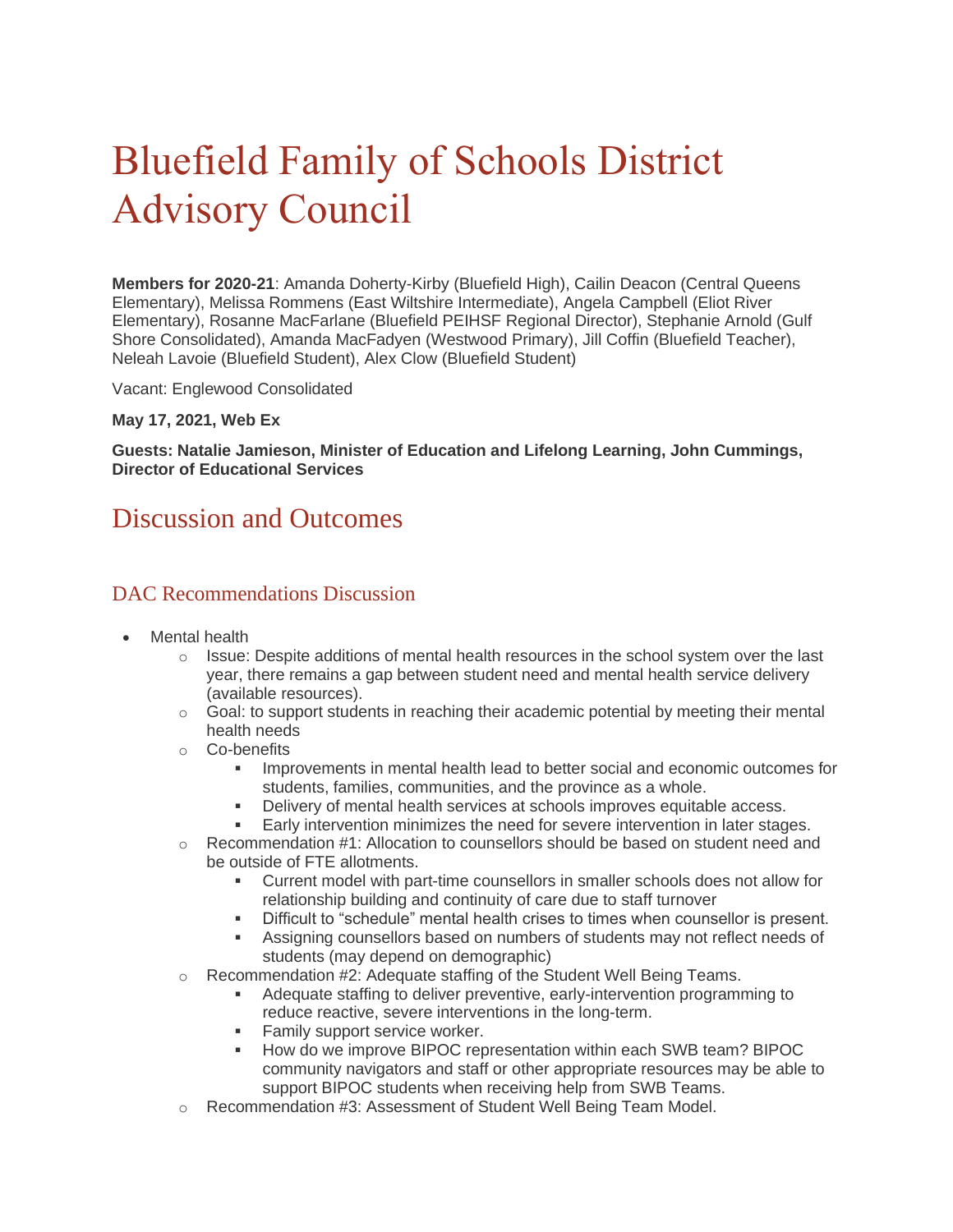- How does the SWB Team model complement existing mental health programs and services external to schools?
- What about crisis intervention services?
- What about transition to post-graduation?
- **Efficiency of in-take system.**
- Evaluations should include perspectives from youth and family served, SWB team members, schools, and others.
- Equity in Education
	- $\circ$  Issue: Inequities exist within the education system. Unless the system is actively centering equity and social and racial justice, it will continue to propagate harm.
	- o Goal: Create an education system that is safe, equitable, and accessible for all PEI students.
	- o Co-benefits
		- Reduce interpersonal and systemic racial and social injustice within the Island
		- Avoid complex and severe interventions down the road
		- Equitable access to education leads to better social and economic outcomes for individuals, communities, and the province as a whole
	- $\circ$  Objective 1: Equip all educators, staff, and students with an in-depth understanding of inequity – racial and social injustice, colonization, exclusion, discrimination, etc.; their manifestations; and their harmful impacts as well as the tools and resources to identify and address them
	- $\circ$  Objective 2: Identify and implement systemic changes to eliminate harm and barriers to just and equitable access
	- $\circ$  Recommendation #1: Eliminate data inequity to improve evidence-based policy making and education services delivery.
	- $\circ$  Recommendation #2: Adequately increase resources and capacities to provide necessary and appropriate support to students and their families who experience harm and inequities within the education system.
	- $\circ$  Recommendation #3: Eliminate exclusions of non-Western worldviews, knowledges, and ways of knowing in the curriculum delivery, curriculum content, educational resources, school activities, training, policies, etc.
	- $\circ$  Recommendation #4: Advance active reconciliation in education services delivery, curriculum content, educational resources, school activities, training, policies, etc., starting with the recommendations outlined in the TRC Calls to Action.
	- o Recommendation 5: Identify and provide the appropriate resources, training, recruitment, capacities, etc., needed to design and execute the above.
		- Intersectional approach to identity, address, and resolve these problems, gaps, and needs must follow.

# DAC Presentation to the Minister

- **Response: There are many was that government is addressing mental health**
	- $\circ$  The government has included 12 new counselor positions in the budget for the upcoming school year. The department is committed to increasing these positions within the school system.
	- $\circ$  The last evaluation of SWTs was in the 2018-19 school year. There is a plan to roll out those recommendations for the 2021-22 school year. Another evaluation is set for the 2022-2023 school year.
	- o The Department has heard from many schools about the need for family support service workers. This will be discussed with the department. There is some work with parents through the Triple P program, but there is more that could be done.
- **Response: There are ways the government is addressing equity in education**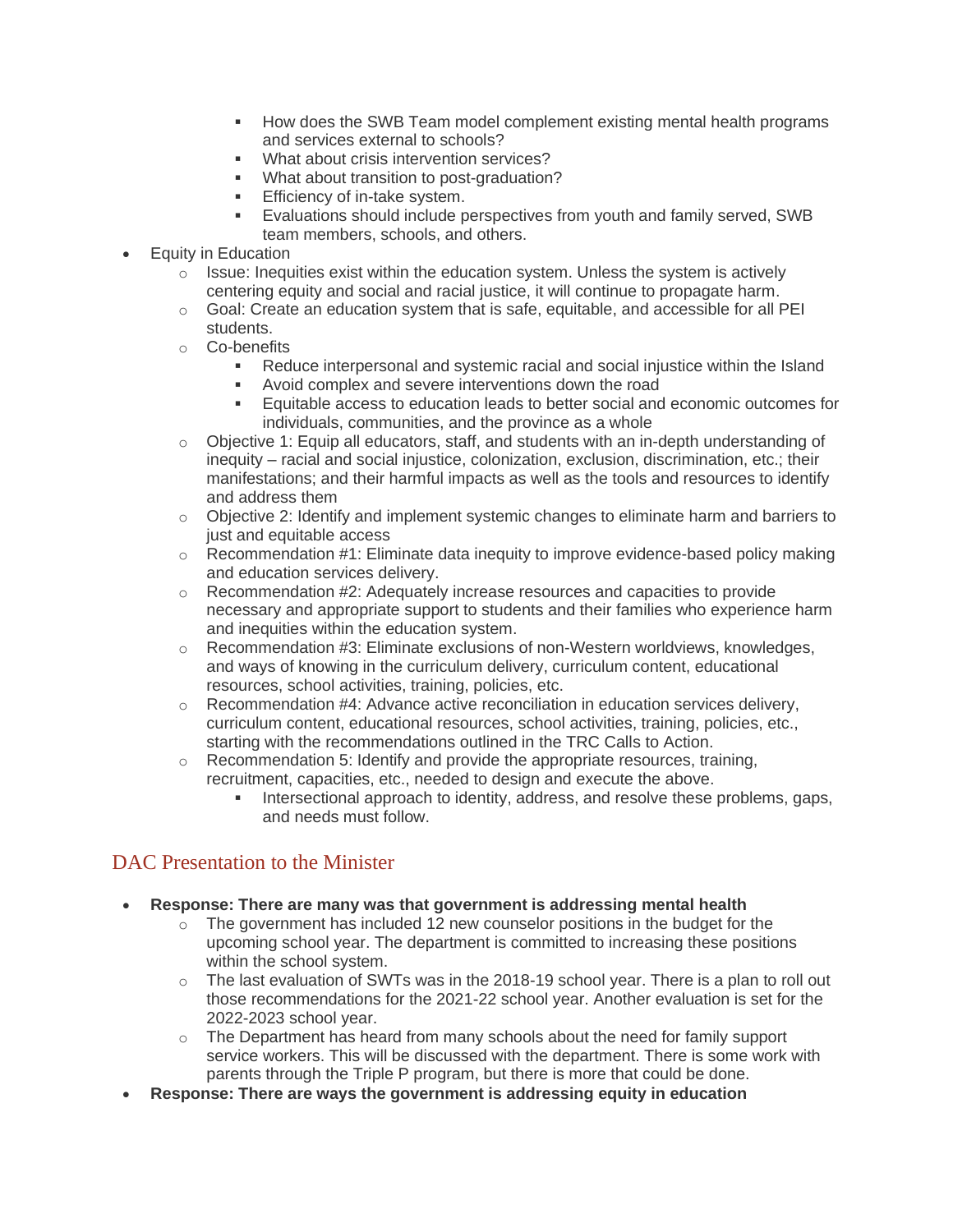- o More virtual learning opportunities have been implemented in French schools in PEI. The Department is looking to provide more opportunities to English schools through the PSB.
- $\circ$  The department is repurposing one of its curriculum specialists to work exclusively on BIPOC content.

- Wait times are increasing and some students are re-entering the intake process after receiving services from the SWT.
- There is still an issue with staffing part time positions for school guidance counselors in the Bluefield family of schools, even with the 12 new positions added.
- The DAC would like to see the SWT referrals factored into the FTE calculation for quidance counselors in order to distribute counseling roles a different way. For example, if you had an area with more poverty or food insecurity, that area might have a greater allocation of counselors.
- The SWT wait lists are tracked by each team. If teams see a demand not met in a certain family of schools, additional resources could be directed.
- The DAC would like to see part time positions moved to full time so that interventions can be offered at schools on a full time basis.
	- o **Response: The department will be advocating for more school guidance counselors. The PSB is confident they will be able to fill all counselor positions with qualified individuals in the new school year.**
	- o **The department will also continue to work on improving wait times for the SWTs and addressing staffing challenges.**
- There is a need to break down silos between departments involved in SWTs to create a more streamlined process to implement programs and replace staff more quickly.
	- o **Response: The department works with the other two departments (Justice and Health) as issues arise. The Program Lead position located in the Department of Education and Lifelong Learning works with the other departments to help coordinate the program.**
- The DAC would like to know who the BIPOC curriculum specialist will be. The DAC would also like to know how the curriciulum specialist will support teachers in implementing BIPOC content in lessons.
	- o **Response: The position will focus on diversity and initially the successful candidate will work with other leaders to address diversity in existing content and the development of additional resources.**

#### **April 22, 2021, Web Ex**

**Guests**: **Terri MacAdam, Director of Student Services, PSB, Paula Annear, Human Resources Manager, PSB, Janet Perry-Payne, EAL/FAL Program Administrator, PSB and DELL**

# Discussion and Outcomes

### Diversity and inclusion presentation

Terri spoke about inclusion of students with special needs, and inclusion of all students.

- Special needs:
	- $\circ$  Research assistants are looking at inclusion models across the country for students with special needs.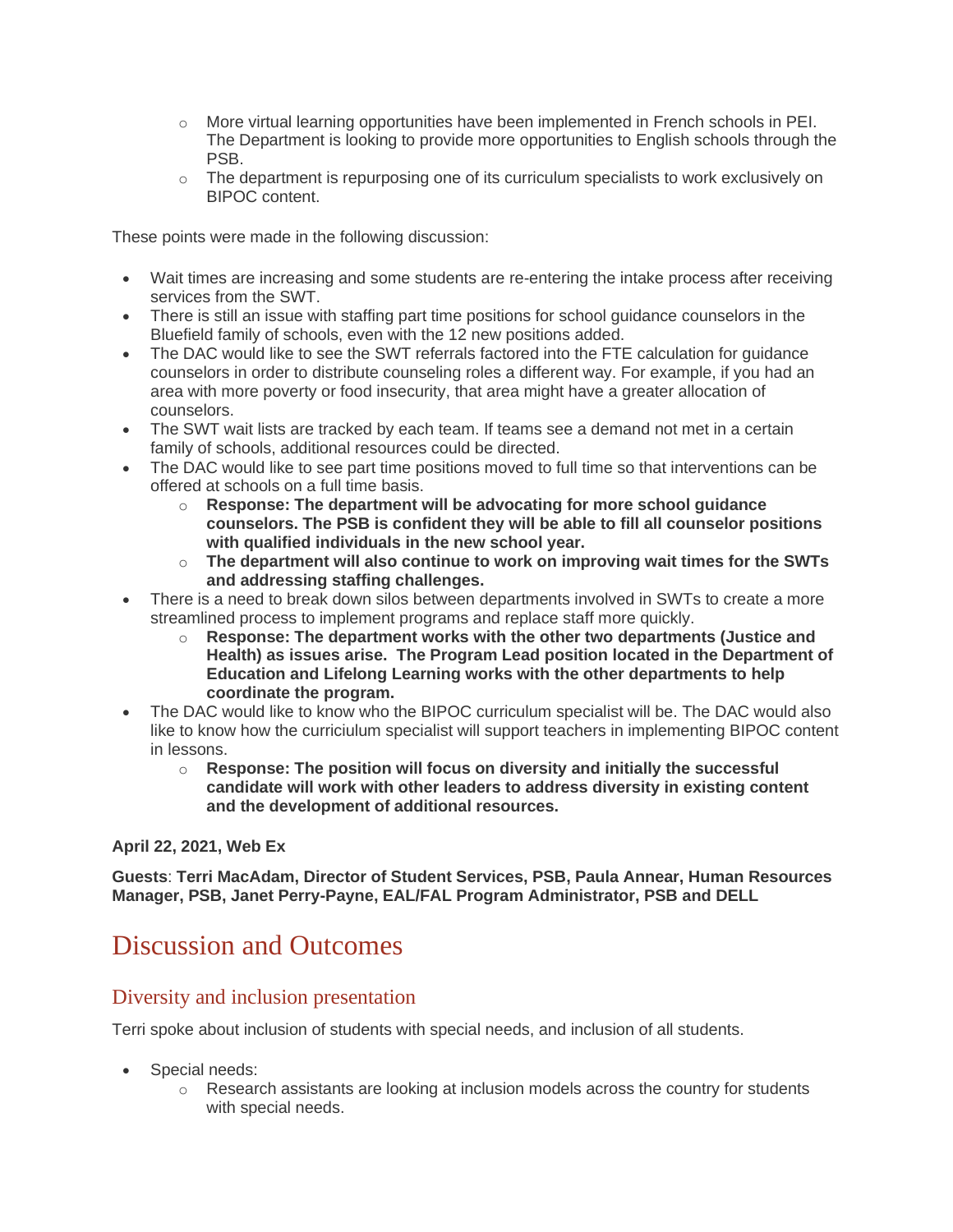- **•** They interviewed principals.
- They are also working with UPEI and masters in education students.
- A survey is being created for parents. Parents are also being invited to participate in an in person meeting.
- **EXECT** There is also a separate research project focused on French immersion.
- All students:
	- $\circ$  The PSB is now working on developing their own guidelines for inclusion.
		- These guidelines went out for public consultation.
		- **There was a strong response from PEERS Alliance.**
		- The PSB is working on inclusion in hiring practices and teacher education, and making sure that every PSB policy now has a focus on diversity and inclusion.
		- The PSB also met with Black Lives Matter and USHR/BIPOC.
		- A consultant from North Carolina has provided teacher training on bias.
	- o The Safe and Caring Learning Environments policy is available online
		- [https://edu.princeedwardisland.ca/psb/parents\\_students/safe-caring-learning](https://edu.princeedwardisland.ca/psb/parents_students/safe-caring-learning-environments/?highlight=learning%20environment)[environments](https://edu.princeedwardisland.ca/psb/parents_students/safe-caring-learning-environments/?highlight=learning%20environment)
	- o The PSB would like to know how to get the message out to students about this policy.
		- There are phone number sheets in principals' offices.
		- A social media campaign on the Student Services page asked students from K-12 what makes their school a safe and caring learning environment.

- The PSB would like to see more uptake on the PSB social media pages.
	- o Information sheets should list all the PSB social media pages.
- The PSB would like to have more input from youth on the infographics.
	- o Sparrow McGowan is the communications officer.
- It is important to include parents in information sharing on inclusion policies since young children are not on social media.
	- o The PSB presented the policy to Colonel Gray Home and School.
	- o The PSB talked about the policy on CBC morning.
	- $\circ$  The PSB is happy to talk with parents about how to move forward on the diversity plan.
- The PSB works with their networks to fill gaps in expertise on diversity that are not in house.
	- o The PSB works with PEERS Alliance and Student Services.
	- $\circ$  There is an app called Nuwelcom that translates notices into a variety of languages. PSB job ads are being posted on this app now.
	- o Looking at whether teaching could become a path to immigration.
	- o The PSB attended the Newcomers Association job fair.
		- There could be opportunities for newcomers to work as bus drivers, but they have to have had their license in Canada for 5 years.
- In the past, all resource people were English. The PSB is working on having more services offered in French.
	- $\circ$  Working on having accommodations for hearing impaired individuals on social media and having sign language translation.
- It was suggested that social media accounts could increase their visibility by using tags.

# English as an Additional Language

- Janet spoke about how the PSB/DELL has been looking at ways to welcome newcomer families since 2007.
	- o There is an EAL/FAL Reception Centre attached to the Department and PSB.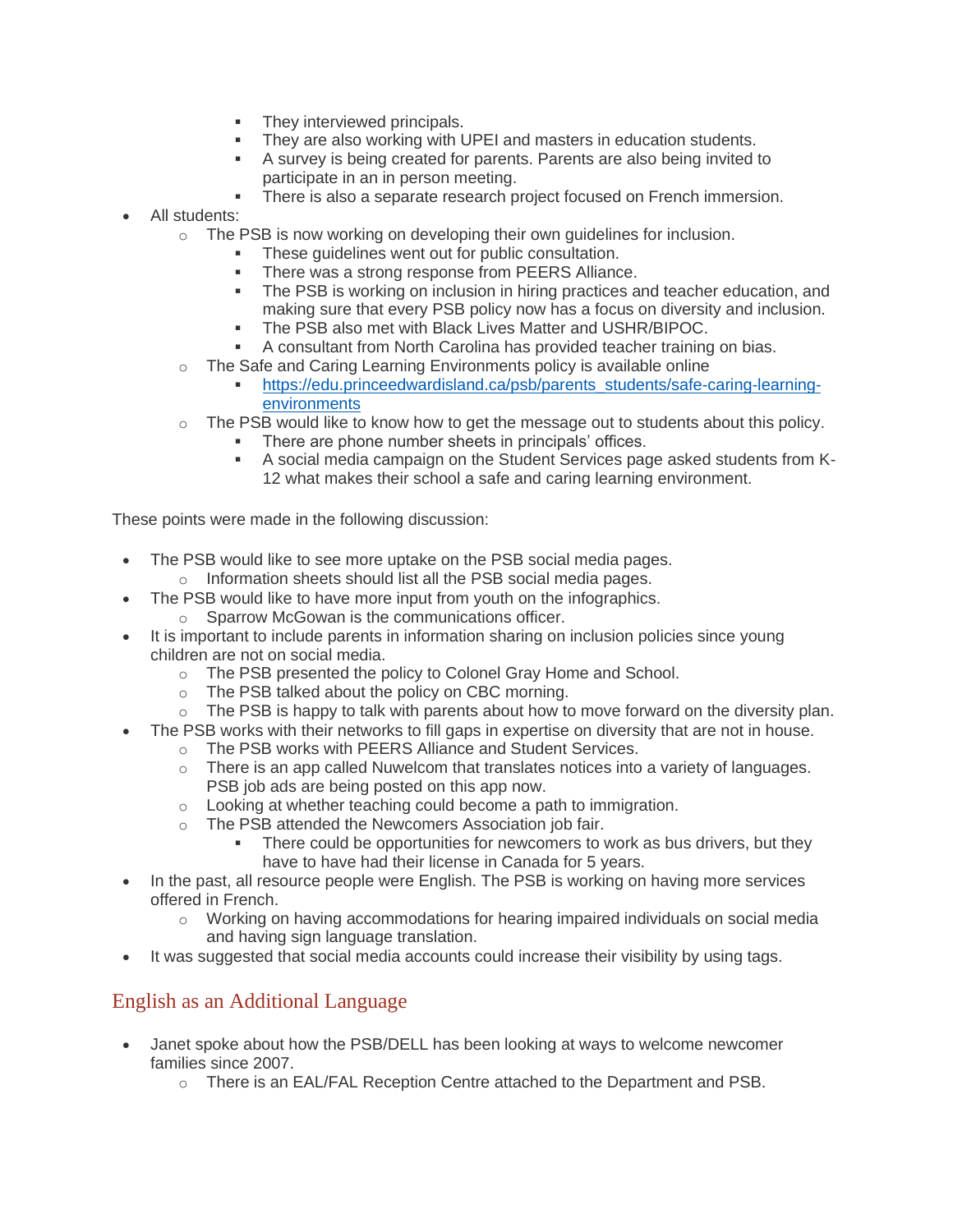- $\circ$  A language proficiency assessment indicates whether language supports are needed for students.
- There are more than 30 teachers and youth services working with newcomer students across PEI
	- o There are 180 newcomer students in the Bluefield family of schools.
	- o There are 2300 newcomer students across the province.
	- $\circ$  There are more than 80 countries represented that speak 50 different languages.
- An app called Nuwelcom was developed on Island to bridge the community for newcomer families.
	- o This app translates PSB social media messages into 13 languages.
	- o It also posts job ads in additional languages.
	- $\circ$  The app will soon allow for 2 way communication between schools and families in their target language
- All schools have access to the Welcoming Schools guide.
	- $\circ$  The quide includes information such as how to meet a new family, how to work with interpreters, how to engage families in school system, and types of food in other cultures.
	- $\circ$  Starting to see some schools have different food choices, flags from other countries, translating messages, and cultural celebrations.
	- o Want to spread the message that we are adding onto PEI society.
- Raising awareness on diversity
	- o A speaker was brought in at Colonel Gray.
	- o Would like to do this at other schools.
	- $\circ$  Costly, but can have a lasting impact. There are still ripple effects at the school level.
- Offering EAL classes across PEI
	- $\circ$  This has been a challenge, but there is opportunity to offer high school EAL classes online to rural schools.
	- o Having an online community allows students to connect through culture across PEI.
	- $\circ$  Bluefield has its own EAL high school teacher, but it would still be great to see them join the online community.
- There are diversity and inclusion courses and workshop available through the Public Service Commission.
	- $\circ$  More people need to take these. However, courses are currently only available to Public Service Commission employees. The modules are open to the public.
	- o These courses talk about biases and stereotypes that we often don't realize.
- Immigration is going to grow on PEI. It is anticipated that there will be 20,000 new people over the next ten years.
	- o It is very important for all schools to learn more about new people.

- The Newcomers Association does a buddy system that matches new families with those already living on the Island.
	- o This allows people to share lived experience.
- Initiatives could be helpful to those moving from other parts of Canada.
- The Public Service Commission (PSC) offers diversity and inclusion courses to government employees.
	- $\circ$  There is also an online workbook module introductory course on diversity and inclusion.
		- This is the link: [https://psc.gpei.ca/diversity-training-workshop\(link is external\)](https://psc.gpei.ca/diversity-training-workshop)
	- o The PSB is working to get information about diversity and inclusion courses out to the school system.
- Having simple communication about where students can go if they experience racism is critical. This should include who they can talk to and feel safe.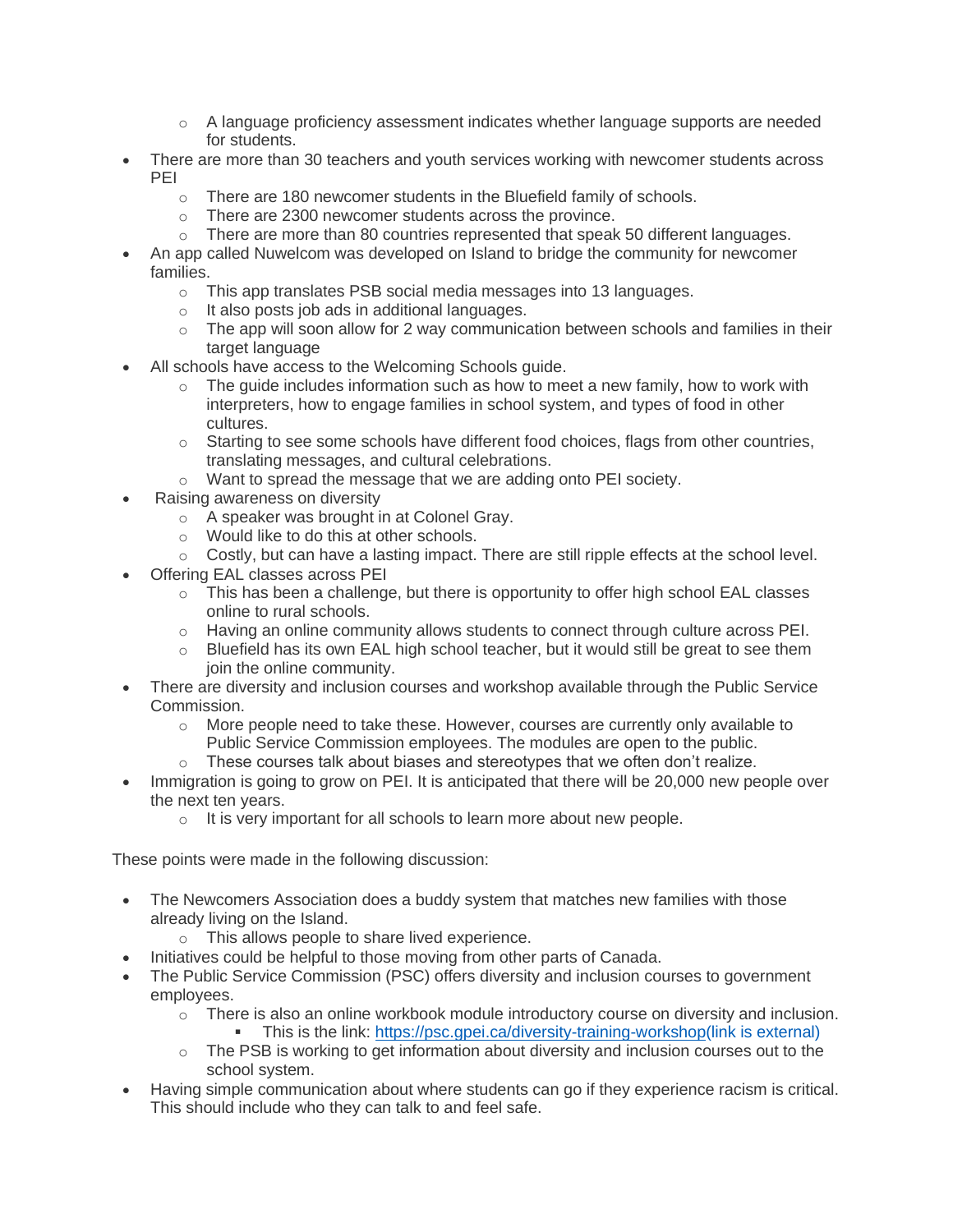- The PSB meets regularly with the Mi'Kmaq community.
- There is an evaluation about the SWTs taking place.
	- o Teams are most part very effective.
	- o The steering committee is looking at why there is a large staff turnover.
	- o There is a provincial shortage of employees and school counselors.
	- o There is also a national shortage of people who work in the school system.
- It would be good to have BIPOC navigators support and accompany BIPOC students in schools.
	- o A student program might be more feasible than trying to hire all BIPOC staff across PEI.
- The DAC can support seeing teaching becoming a pathway to immigration by writing to their MPs.
	- o The PSB has met with the provincial Office of Immigration.
		- **They speak on behalf of the province on federal immigration.**
	- $\circ$  If teaching was a pathway, there are people here who would love to be substitute teachers.
		- Some could offer teaching in the French language.
		- It would also increase diversity in schools.

# Elected school board consultation update

- It was noted that if school board elections take place alongside provincial elections, that those who do not hold Canadian citizenship cannot vote.
- The Engagement Officer will follow up on any planned communication or summary of findings on the outcomes of the elected school board consultation, and the anticipated timeline for the new system.
	- $\circ$  The group noted that they would like to see something similar to the Town Hall meeting about the operations plans for opening of schools.
	- o It was also noted that this might increase engagement in voting.

# Home and school/student council updates

- At Gulf Shore, the school counselors are all too busy. It is anticipated that half of the kids need interaction with a counselor.
	- $\circ$  There is need for additional staff to alleviate the pressure (at least double)
	- o Student numbers are not reflective of student needs (i.e. poverty)
	- o Early Years Centres should have some mental health resources.
	- o There needs to be more early intervention.
- At Bluefield High School, students are not aware of the SWT and tend to go to school counselors instead.
- East Wiltshire has 2 full time school counselors that see more than a third of the student population on a regular basis, which means that there are over 200 students split between two staff.
	- o There is a low level of stress that exists all the time.
	- o Early intervention is integrated in the curriculum.
	- o Schools goals day is going to focus on early intervention.
- Schools with food cupboards include Gulf Shore and Westwood. East Wiltshire used to have a program.
- Equitable access to school is another important issue.
	- $\circ$  One example is chronic, mental or physical illness that keeps a student out of school.
	- $\circ$  There is a resource teacher for learning disabilities, but it would be helpful to have a behavioural resource teacher too.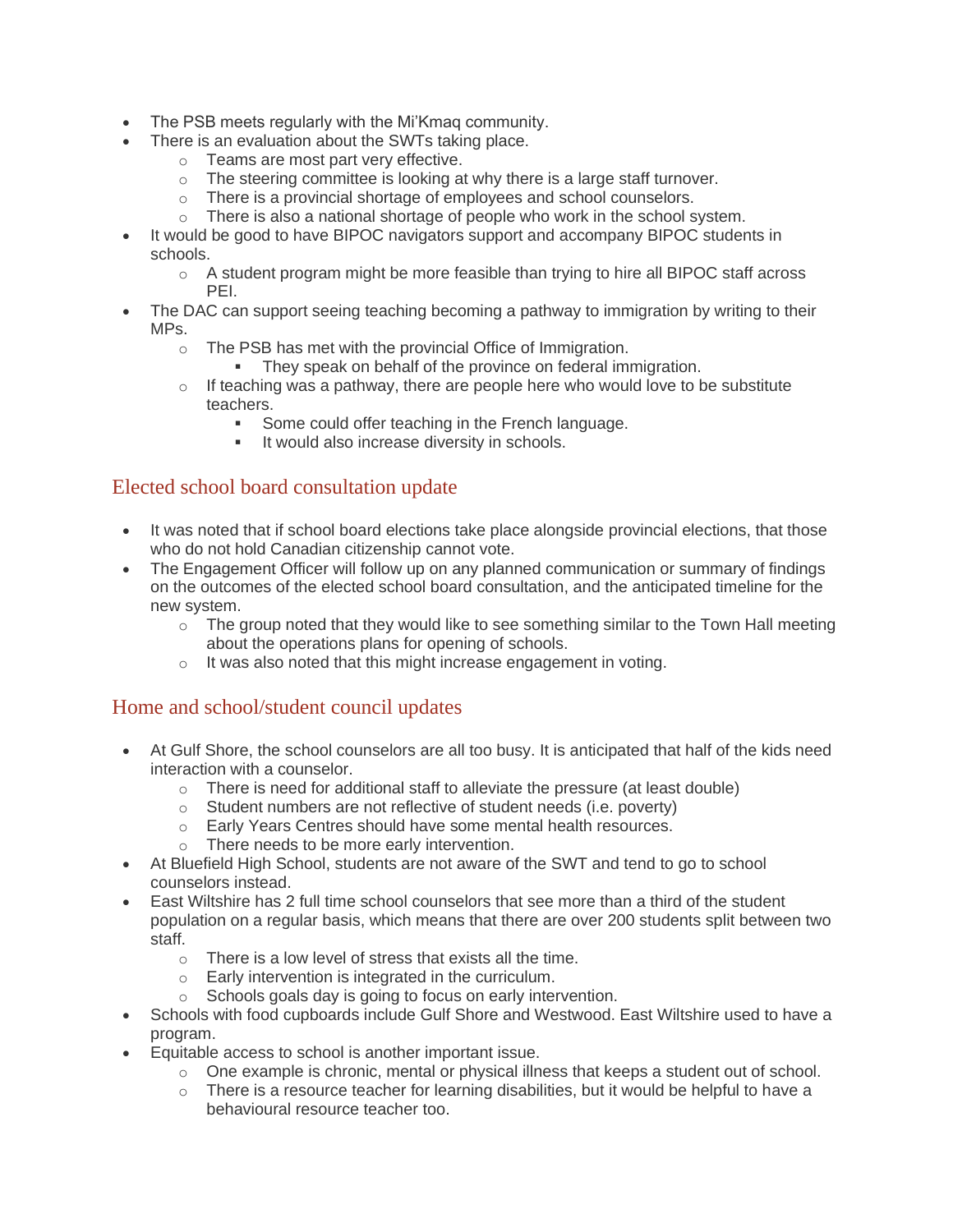- o Assessments are taking a really long time.
- $\circ$  There isn't enough staff to fulfill the recommendations for everyone that needs it.
- $\circ$  The Engagement Officer will look up the current wait times for assessments.
	- **UPDATE: The waitlist is an Island wide waitlist and is done by date of referral, not by schools. The wait is about 1 1/4 years right now.**
- There needs to be more awareness in schools about SWTs. Infographic posters would help. o Student Services could partner with SWTs when they visit classrooms.
- The principal at Bluefield High School would be able to share more about existing diversity and inclusion groups in the school.
- At Gulf Shore, some teachers integrate diversity and inclusion into the curriculum.
	- $\circ$  Guest speakers from underrepresented groups have been easier to schedule in small cohorts (i.e. watching short videos)
- Some classes at Bluefield High School integrate diversity and inclusion very well, such as French sociology, Law, English in grade 11, and Leadership.
- At East Wiltshire, there are some teacher driven initiatives, but there is room for improvement.
	- $\circ$  Student council made sure there were welcome signs in all languages of students who attend the school.
	- $\circ$  There was a quest speaker, but not access for all students to listen to the speaker.
	- $\circ$  There needs to be improvement in the social studies curriculum, it talks about civilization from northern European perspective.
	- $\circ$  The social studies in French has a lot of good information on the First Nations.
- The Engagement Officer will follow up about any planned revisions to the curriculum.
	- o **UPDATE**: **All curricula are on a revision plan. BIPOC outcomes are being added to a variety of curricula, including social studies. Please note that revisions are subject operational capacity. For example, nine EEPS staff were redeployed last year to teach in the school system and revisions were impacted.**
	- Gulf Shore received a leadership grant from PEIHSF to host a virtual event.
		- $\circ$  This is something that could be considered in future years for other schools.

#### **February 25, 2021, Web Ex**

# Discussion and Outcomes

# Input for the Provincial School Board Model

- The DAC discussed the contents of their shared document to determine what to share at their school board model consultation meeting.
- Some points to consider in the new model:
	- $\circ$  Suitable number of elected trustees: one from each family of schools for the PSB (10) + 5 additional appointed positions (for BIPOC individuals)
		- **EXECT:** Should also consider a youth advisory position.
	- $\circ$  Electoral districts: based on feeder area for each family of schools.
	- o Election date: coincide with Provincial elections.
	- o Method of voting: same methods offered for Provincial Elections voting process.
	- $\circ$  Candidate eligibility: Canadian citizen, 18 years of age, live in the district for which they will represent for a minimum of six months prior to election.
	- $\circ$  Increasing civic engagement: use of social media platforms. Candidates provide a paragraph about why they want to be a trustee.
	- o Nomination process: What was the previous nomination process? References?
	- Methods to increase voter turnout: Use of social media platforms, should increase if voting for provincial election at same time.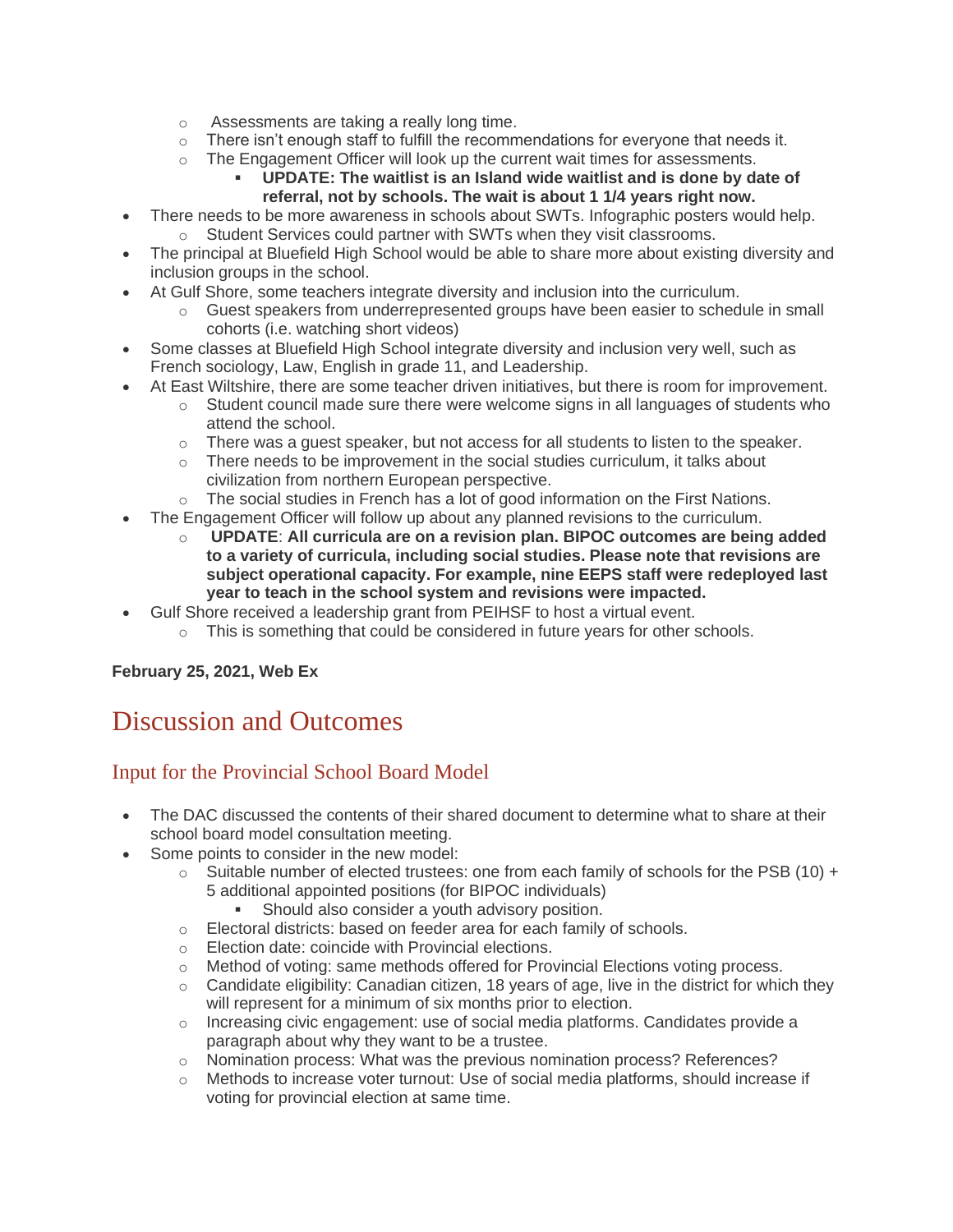- Some questions to ask when creating the new model:
	- o Will the government get rid of PSB trustees in the new structure?
	- o What decision-making power will trustees have?
	- o Will trustees be paid positions?
	- o Will the DACs still exist?
	- $\circ$  Should trustees need to be a parent with a child in the school system?
	- o What can be done to increase voter turnout?
	- $\circ$  If school board elections take place with provincial elections, how will that work alongside appointed trustees?
	- o Could there be online voting?
	- o How would the workload be divided between trustees that represent different sized of school families?
- The DAC decided to use the questions from the school board model online survey to continue working on their shared document.

# Student Investigation and Search - Policy Consultation

- The DAC compiled all their emails into one document to submit for the consultation.
- The new policy is more robust and brings things up to date.
- The DAC sees the benefits of having a written policy, especially for the younger grades.
- The DAC discussed section 4.2 of the policy, about discretion of when the police should be involved.
- The DAC would like to see a commitment to training administrators and employees on the new policy with an equity/inclusion lens.
	- $\circ$  There needs to be training on unconscious bias, racism, and disabilities to help staff learn how to reflect on their decision-making and make sure no additional harm is done to students when determining whether to involve police.
- The DAC agreed that records should not be kept in a cumulative file for all to view, since this can propagate bias against a student.
- Section 3.2 does not provide not clear guidance on how to define a credible source of information. There could be teacher and student bias in claims or decisions.
	- o In practice, action is taken based on a collaborative discussion.
	- o The policy should define what credibility means.

# Accessibility/Anti-Racism Discussion

- There is a self-directed session being offered at the next professional development day about how to be an anti-racist teacher.
	- o An update will be provided at the next DAC meeting.
	- $\circ$  The Engagement Officer will follow up to find someone to speak to the DAC about inclusion and diversity.
- Some schools within the Bluefield DAC are discussing racism and diversity with their students through black history month, leadership classes, and diversity week.
	- o These types of initiatives are largely driven by individual teachers.
- The DAC is interested in equity, diversity and inclusion work within broader provincial government.
	- $\circ$  The Engagement Officer will follow up with the PSC to determine how this might be taking place, and whether the Department of Education is involved.
	- $\circ$  Member of the DAC will check on individual school initiatives and ask the following questions:
		- 1. Have there been any initiatives around diversity and inclusion at your school?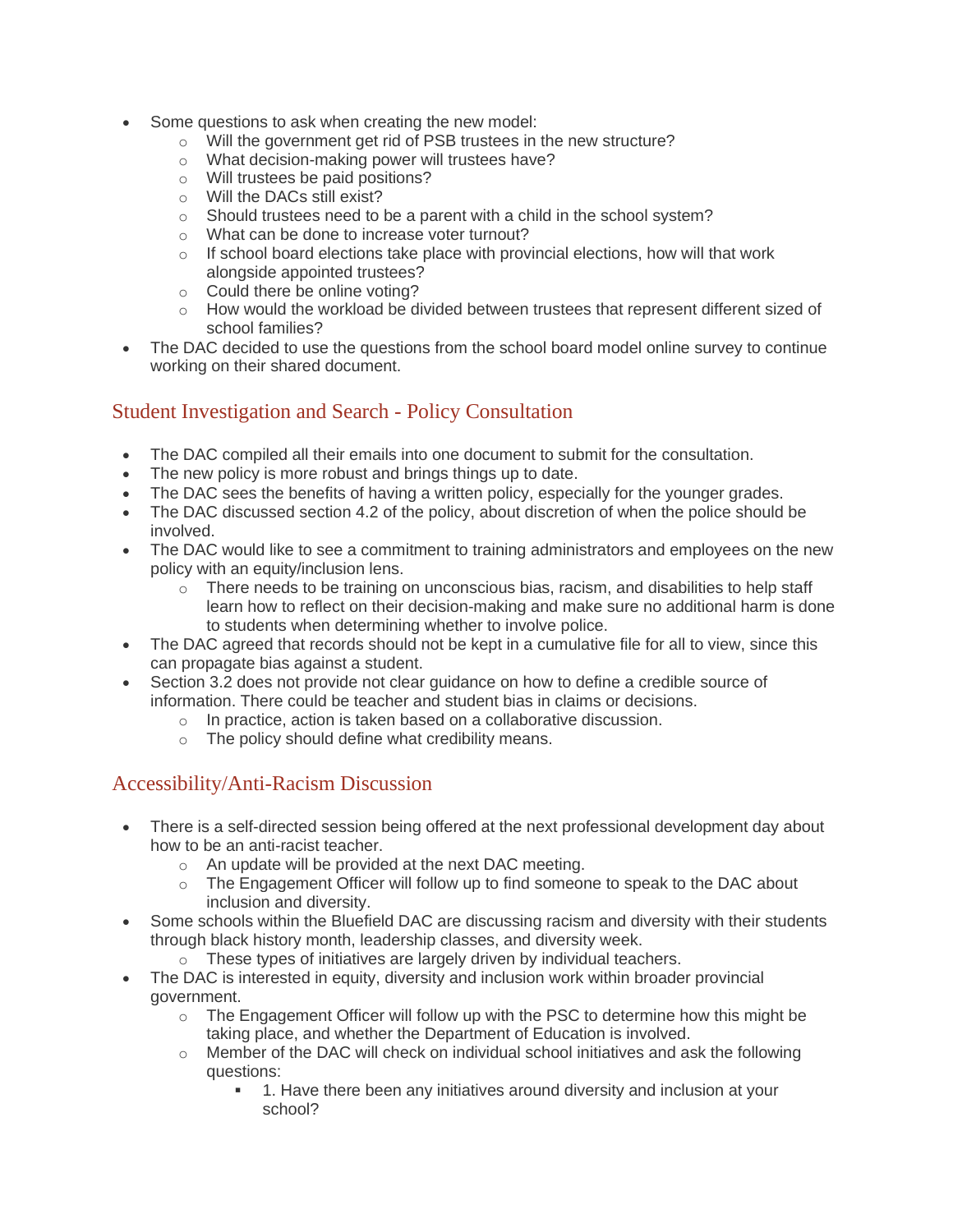- 2. What has worked well and what hasn't worked well?
- 3. What accommodations would you like to see in your school to ensure everyone has equitable access to education?
- 4. What mental health resources would you like to see in your school?
- $\circ$  The DAC will start a google doc and add to it for a discussion at the next DAC meeting.
- There needs to be more consideration of students with health conditions in schools.
	- $\circ$  Online learning could be a piece of this, as long as students have access to internet.
	- o Technology needs to be provided if student doesn't have it.
	- $\circ$  Need to think about kids who have supports in schools, how will they receive those supports if schools shut down again?
	- $\circ$  The Engagement Officer will ask about plans for how EAs will support students if schools were to be shut down again due to COVID.
- There is a need to identify the barriers to make sure that everyone has equal access to education.

# Update on Counselor Ratios/Positions and Joint Resolution

- **UPDATE "All but one school in the Bluefield Family to date has received additional counseling time from the new 13 FTE. The new FTE was added to current counselors in the schools who were not counseling full-time. The only school as of today that didn't receive any of the new counseling FTE is Gulf Shore in the Bluefield Family."**
	- $\circ$  The Engagement Officer will follow up and ask whether the 13 FTE incudes other positions such as youth workers and autism support counselors.
	- $\circ$  Members of the DAC will follow up with each of their schools to see what supports they received.
- The DAC will start a draft joint resolution in a shared document to present to the other DACs.

#### **February 9, 2021, Bluefield High School Cafeteria**

#### **Meeting chair: Cailin Deacon**

**Guests: Amanda Petrie, Team Lead, Student Wellbeing Team Bluefield Family of Schools, Chris Noseworthy, MSW SWT Social Worker**

# Discussion and Outcomes

# Student Well Being Presentation

- Amanda Petrie and Chris Noseworthy gave a presentation about the SWT's work in the Bluefield family of schools.
- They talked about how early intervention provides better outcomes for kids and teenagers.
- There are multidisciplinary SWTs in all 7 families of schools.
	- o Phase 1 2017: Westisle and Montague Family of Schools pilot.
		- o Phase 2 2018: Colonel Gray, Souris, Morell, and Bluefield Family of Schools.
	- o Phase 3 2019: Charlottetown Rural, Kinkora and Kensington, and Three Oaks Family of Schools.
- SWTs consist of registered nurses, social workers, outreach workers, occupational therapists, and provincial supervisors in health, education, justice, and occupational therapy.
	- o There are 7 members on the Bluefield SWT.
- SWTs collaborate with a number of partners.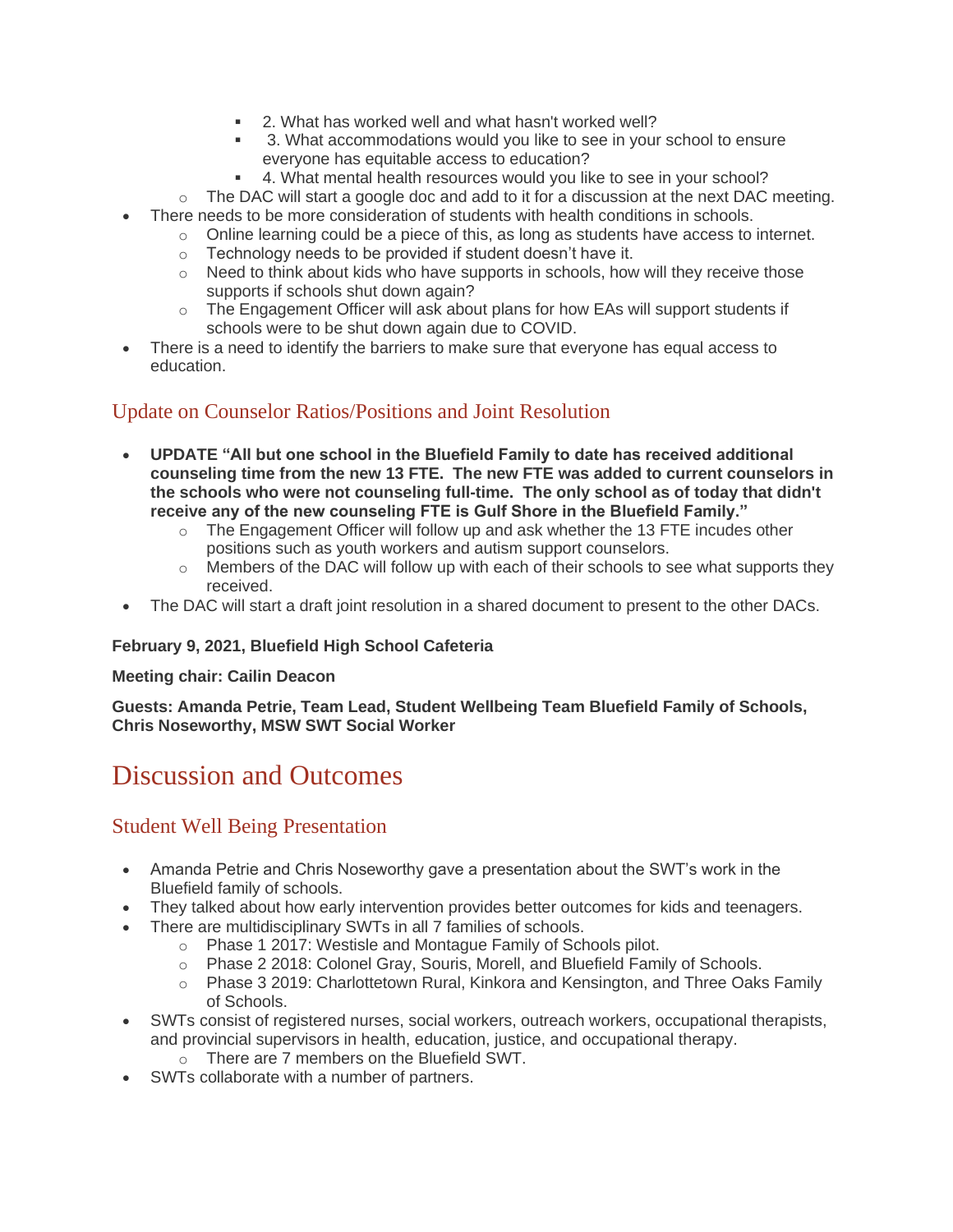- The vision of SWTs is: "Supporting Island children and their families to be the best they can be."
- Guiding principles for SWTs are child centeredness, easy access to services, early intervention, and collaboration.
- SWTs hold formal one on one meetings, group interventions, brief interventions, and educational opportunities.
- Referrals received
	- $\circ$  2018-2019 573 referrals
	- $\circ$  2019-2020 914 referrals
	- $\circ$  2020-21 (Sept-Dec) 426 referrals
	- $\circ$  These numbers do not include parent or school group sessions or presentations/health promotion activities.
	- $\circ$  106 referrals were received from September 2020 to January 2021 for Bluefield Family.
	- $\circ$  There are 7 groups currently running in 6 different schools within the Bluefield Family.
- Parent/student required to sign a consent form upon initiation of the service to enable information sharing between the 3 departments when appropriate and in the best interest of the student/parent.
- Referral process: Referral created -> forwarded to team lead and school counselor -> team lead gathers intake information -> triage and assignment -> consent for services obtained.
	- $\circ$  Parents can choose whether to go through the school counselor or use the referral
- process. Either way the parent/student will be directed to the right service. • Anyone can make a referral using the online system.
	- o [https://www.princeedwardisland.ca/en/service/make-student-well-being-tea...](https://www.princeedwardisland.ca/en/service/make-student-well-being-team-referral)
- SWTs connect with students in schools, at home, in the community, and at after-school programs.
- Changes with regards to the pandemic:
	- $\circ$  The impacts of the pandemic depend on vulnerability factors such as pre-existing mental health conditions and educational status.
	- o There have been mixed reactions to COVID from students, some students are struggling while others are excelling.
	- $\circ$  The SWT finds is more difficult to find spaces to work in. It can be challenging to read facial expressions during one-on-ones with students while individuals are wearing a mask. Facilitating group sessions while maintaining separation for cohorts can be a challenge.
	- o There has been an increase in school refusal and more requests for online learning.
	- o There has been an increase in separation anxiety.
	- o Zoom for Health is being used by SWTs for sessions with students.
- What can parents do
	- $\circ$  Talk with students about the impact of COVID-19 on their lives and assess its potential relationship to their current mental health.
	- $\circ$  Complete a referral for their children if they have any concerns about their children's mental health.
	- $\circ$  Early intervention may prevent long-term mental health consequences from this COVID-19 pandemic.

- The number of members on SWTs at each family of schools are based on school population size.
	- o The DAC could advocate for inclusion of other factors such as poverty level in determining these numbers.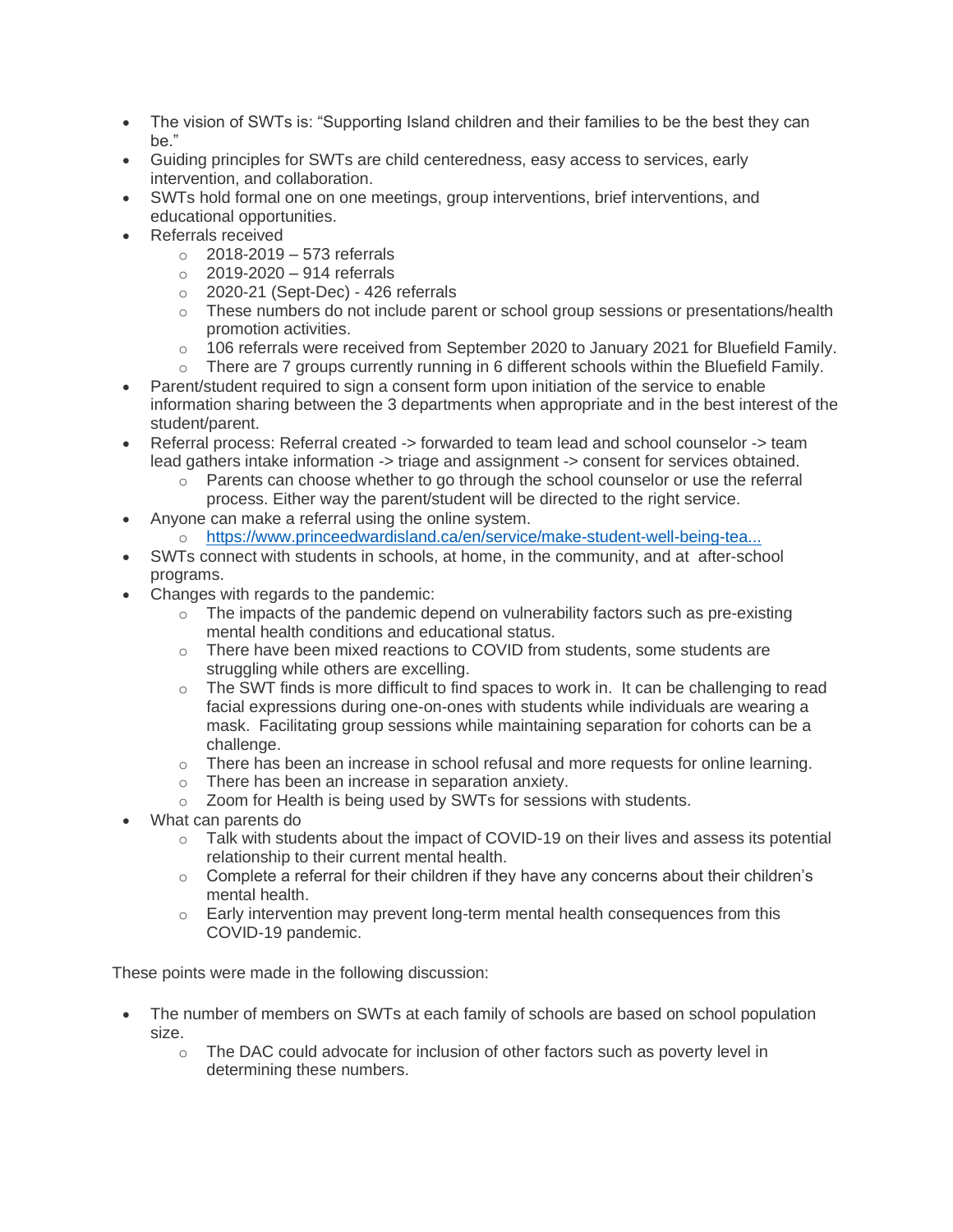- There were evaluations of the SWTs in year 1 and year 2. SWT staff, principals and teachers completed these evaluations. Families were not included in those evaluations, but this is a priority for future evaluations.
- SWTs work with K-12 students (no preschool).
- Currently, there is a wait time for service with the Bluefield SWT.
	- o The DAC would like to advocate for additional staff for SWTs, but needs more information about where to advocate, since the money for SWTs comes from Education, Justice, and Health.
- There are different levels of intervention along a continuum, leading to different possibilities for services.
- Presentations in classrooms could be viewed as early intervention. Sessions include internet safety, managing emotions, social skills groups.
- SWTs attend all student services school meetings at all 7 schools in the Bluefield Family.
	- o There are 1-2 members at Bluefield High School at any given time.
	- o SWTs spend more time at bigger schools because there are more students.
	- $\circ$  SWTs try to make connections with administrators and counselors in the schools on each visit.
	- $\circ$  The referral process ensures students at all schools receive the services they require.
	- $\circ$  Anyone under age of 12 needs parental consent, which can limit the presence of SWTs in younger grades.
- Information sharing is on a need to know basis. SWTs make sure that the parent/student knows what information is going to be shared.
	- $\circ$  If any information puts a student or someone else at risk, SWTs will always share this information.
	- $\circ$  Clinical judgement used case by case, to determine what is beneficial to the student.
- The online referral system uses a triage system, with higher risk cases addressed more quickly.
- There is no position on the SWTs that works specifically with parents or families.
	- o The DAC could advocate for a family outreach worker to work with families in the younger schools. The Bluefield SWT spoke to Standing Committee about this need.
- SWTs can occasionally pick up students for transportation to and from school. They focus more on working with the family so that they can take their own child to school or find a solution.
- Students can drop by the SWT office any time and give their perspective on their work. The team is open to ideas from students and collaboration.
- Early intervention is especially important at the junior high level when students are beginning to understand mental health.
- Awareness of SWTs is still an issue.
	- o SWTs just launched Twitter, Instagram and Facebook account.
	- o Collaboration with student councils could help.
	- o Presentations about SWTs could be given later in the year.
	- o A partnership with peer helpers at East Wiltshire could be developed.
- The SWT team is not culturally diverse.
	- $\circ$  It was suggested that SWTs could connect with community groups, to provide a community navigator as a resource for students and families.

# Round Table Sharing of Home and School Priorities

- East Wiltshire parents are happy with the SWT and connections they are making within the school.
- Westwood parents are happy with the crosswalk. However there needs to be more awareness about traffic safety and for cars to slow down in the area.
	- o Westwood is also working on fundraising for their playground fund.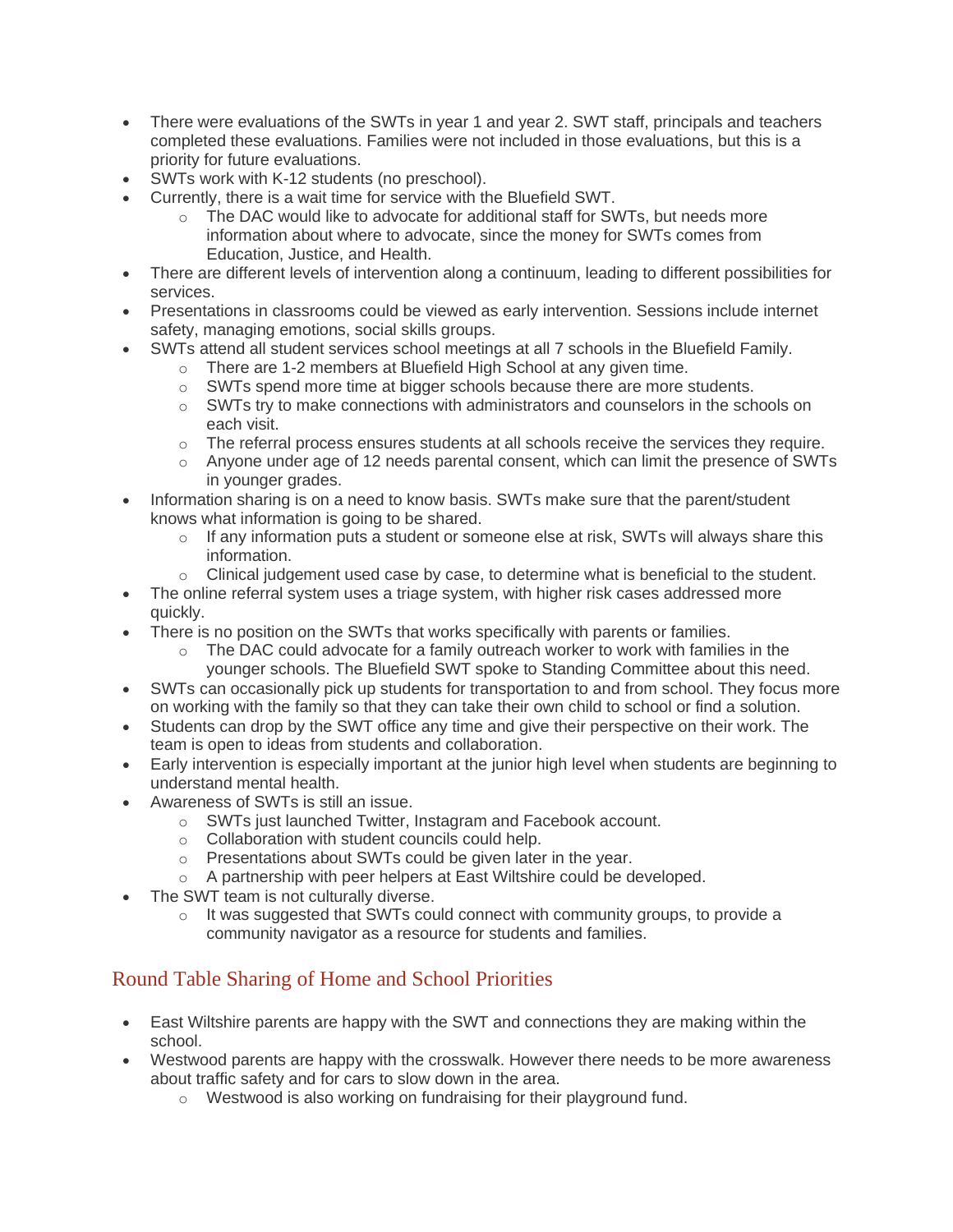- Central Queens is working on how to fundraise during COVID.
	- $\circ$  The Home and School is working on activities for teacher appreciation week, which is a challenge with COVID.
	- $\circ$  People have been told to reach out to the DAC with their feedback on the Student Investigation and Search Policy.
- Elliot River has confirmed funding for renovations and expansion of the school. The tender will be going out in the spring.
	- $\circ$  There are plans for an elevator to be installed, along with work on the school's ventilation system.
	- $\circ$  There have been ongoing transportation issues with lighting and sharing property with Town of Cornwall.
	- $\circ$  Extra cleaning staff from COVID has been on a month-to-month contract. They are hoping these contracts can be confirmed to the end of the school year.

# Update on the Home and School Resolution on Counselors

- There was a resolution put forward by the Home and School Federation a few years ago about changing the ratio for counselors. The Department did not change the ratio at this time.
	- o **UPDATE: As of last year all schools had at least a 50% counselor which for some schools is over the ratio. There is still a shortage of counselors Canada wide so PSB is undertaking a recruitment strategy to address our shortage.**
- The team decided to wait instead of rushing to meet the Home and School Federation deadline for resolutions.
	- $\circ$  The team decided to try and understand problem more deeply so they can frame the issue differently.
	- o The DAC would like to develop a broader resolution about this issue.
- Considerations for the resolution:
	- $\circ$  Presentations to the Economic Welfare Committee take place in the spring about specialist positions in the schools.
	- o Increasing access to psych assessments.
	- o Where did the 13 new counselor positions go?
		- **UPDATE: All but one school in the Bluefield Family to date has received additional counseling time from the new 13 FTE. The new FTE was added to current counselors in the schools who were not counseling full-time.**
	- $\circ$  Having 0.4 and 0.6 counselor positions at schools based on student population is not ideal. Need to account for travel time related to the position, and higher turn-over meaning less consistent relationships with students and schools.
	- $\circ$  Staff allocation should not be based just on numbers, but other factors such as poverty, etc.
	- $\circ$  The DAC would like to determine whether there is a better way to define ratio.
		- **•** This might involve looking at other jurisdictions that use different methods that could work here.
	- $\circ$  The DAC would like to create a resolution collectively with other DACs who share the same concerns.
		- **The Engagement Officer will share a draft with the other DACs to see if they are** interested in providing feedback and submitting a joint resolution to advocate together.
	- $\circ$  Access Open Minds has some good resources on youth mental health.
		- [https://accessopenminds.ca/who-we-are/\(link is external\)](https://accessopenminds.ca/who-we-are/)
- The DAC is very interested in meeting with the Minister of Education and Lifelong Learning later this year if there is an opportunity.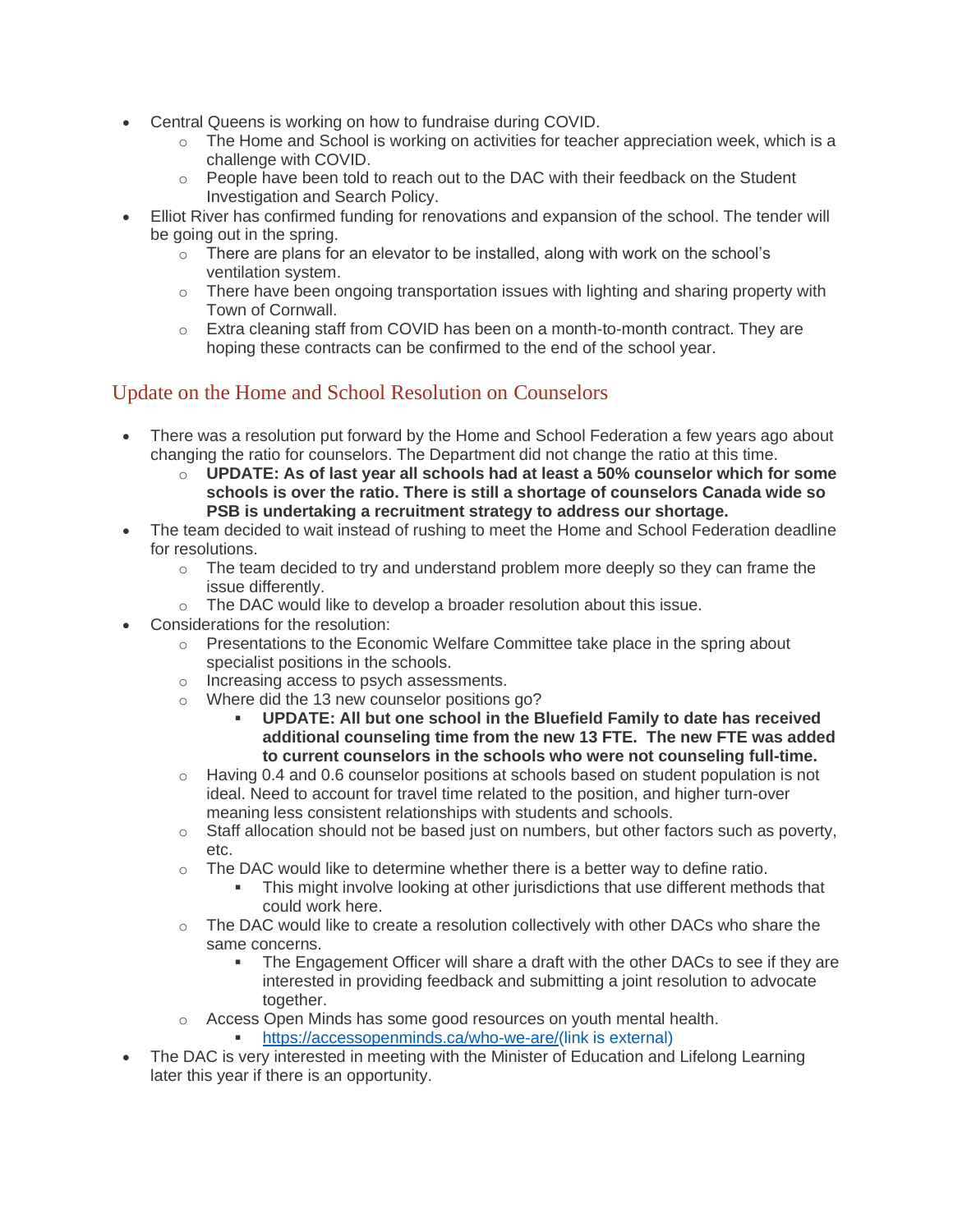**December 2, 2020, WebEx Meeting**

**Meeting chair: Stephanie Arnold**

# Discussion and Outcomes

# Follow up from Legislative Assembly Presentation

- The DAC spoke about three priorities: transportation, mental health, and loss of learning. The DAC would have also spoken about support staff issues that some schools are facing if they had known about this issue sooner.
- The Standing Committee on Education and Economic Growth would like to thank the Bluefield DAC for the presentation and all the work went into it. The Committee will have a work plan meeting in the New Year to discuss where their priorities are going forward and to build off the work that was done this fall.

# Round Table Sharing of Home and School Priorities

- Westwood
	- o Their Home and School meeting was cancelled.
	- $\circ$  They would like more information on the family outreach support position to be added to the Student well-being team.
		- **UPDATE: This position unfortunately was not approved by the budgetary process.**
	- o The lack of support for speech therapy is a concern.
	- $\circ$  If COVID were to increase on the Island, they would like to see schools closed as a last resort.
- Elliot River
	- o Their Home and School meeting was cancelled.
	- o They would like more details on 4.3 million on capital repairs
	- $\circ$  The elevator and accessibility issues have not been addressed yet. They plan to escalate this issue if it is not addressed soon.
- Gulf Shore
	- o Had 2-3 meetings so far.
	- $\circ$  Discussed using the leadership grant application for an anti-racism initiative. The deadline is Dec 11 for the grant.
- Bluefield did not have their Home and School meeting.
- East Wiltshire brought up racism and accessibility as topics to carry forward.

# Concerns to be Carried Forward

- **Transportation** 
	- $\circ$  The crosswalk at Westwood Primary was painted, crossing lights were added, and there are now more students walking to school.
	- o Gulf Shore is hoping they will see a paved shoulder next year.
	- o 15 extra bus drivers have been hired.
	- $\circ$  It would be good to check and make sure that the bus planner is consistent with the information held by the schools.
	- o Transportation can be looked at again by the DAC in the spring.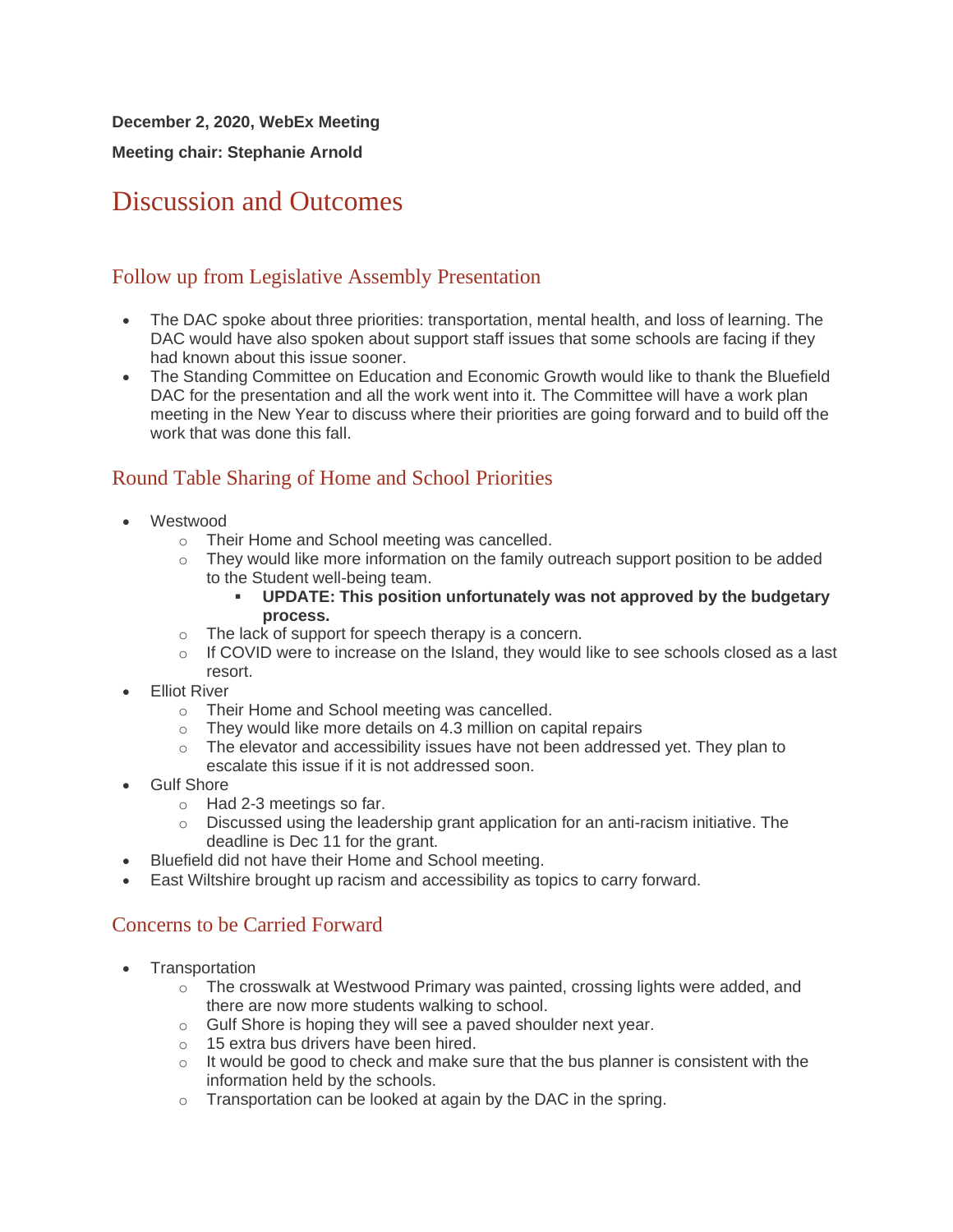- Mental health
	- $\circ$  There is a tendency to see the Student Well-Being Teams more at high school levels than elementary levels.
	- o A family outreach position is needed at the elementary levels.
	- $\circ$  Survey results from PEITF found some difficulties at the start of the year, but that teachers seem to be doing well overall.
		- This issue needs to stay on the forefront, as some teachers are still struggling.
		- There are psychological supports for teachers (i.e. Starling Minds through the PEITF), but some teachers may need support from elsewhere.
		- **•** There was training on mental health for teachers at the beginning of the school year.
	- $\circ$  All schools at the Junior High level have students moving from class to class now. This helps students pay attention more and creates less stress for teachers.
	- o Having masks on all day at the high school level has been harder on teachers and students.
	- o PATHS program and mental health
		- There are two schools using PATHS. Other schools can choose which resource to use for mental health. There are no plans to roll it out in all schools at this time.
	- $\circ$  There are a number of students at Englewood with significant mental health issues, and a part-time counselor is unable to meet these needs.
	- o A CBC article says there are 34 schools without a full time counsellor
		- [https://www.cbc.ca/news/canada/prince-edward-island/pei-legislature](https://www.cbc.ca/news/canada/prince-edward-island/pei-legislature-school-counsellors-more-needed-1.5818242)[scho...\(link is external\)](https://www.cbc.ca/news/canada/prince-edward-island/pei-legislature-school-counsellors-more-needed-1.5818242)
	- $\circ$  The DAC would like to take the position that there should be a minimum of one full-time counsellor per school
		- Three DAC members agreed to work together on a Home and School resolution to support this.
	- $\circ$  The Engagement Officer will check to see how many of the 13 new counsellors will address the gap in the Bluefield Family of Schools.
		- **UPDATE: This work is not yet finalized thus we do not yet have details to share. The PSB is working hard to make those determinations and will communicate with schools soon.**
	- $\circ$  The DAC discussed how allocation of guidance counsellors is determined.
		- **•** The Minister's Directive outlines this requirement, and it is up to the principals to determine how these positions are allocated within their schools.
		- **•** Small allocation budgets have led to increased stress for teachers especially around duty (which COVID has exacerbated)
	- $\circ$  The Engagement Officer will look into the formula to determine how allocation of guidance counsellors is determined
		- UPDATE: MD-08, section 3(9) outlines that one instructional position shall **be allocated to Education Authorities for every 400 students enrolled. [https://www.princeedwardisland.ca/sites/default/files/publication](https://www.princeedwardisland.ca/sites/default/files/publications/md_2020-08_eng.pdf) [s/md\\_20...](https://www.princeedwardisland.ca/sites/default/files/publications/md_2020-08_eng.pdf)**
	- o Student Well-Being Teams
		- There is a need to communicate and promote the services available from these teams to students and parents.
		- **•** There is also a need to reduce stigma around seeing a counselor or youth worker
		- **The DAC will check with school administrators and students to see how the** school relationships with these teams are going, and determine if there are any consistent themes or gaps.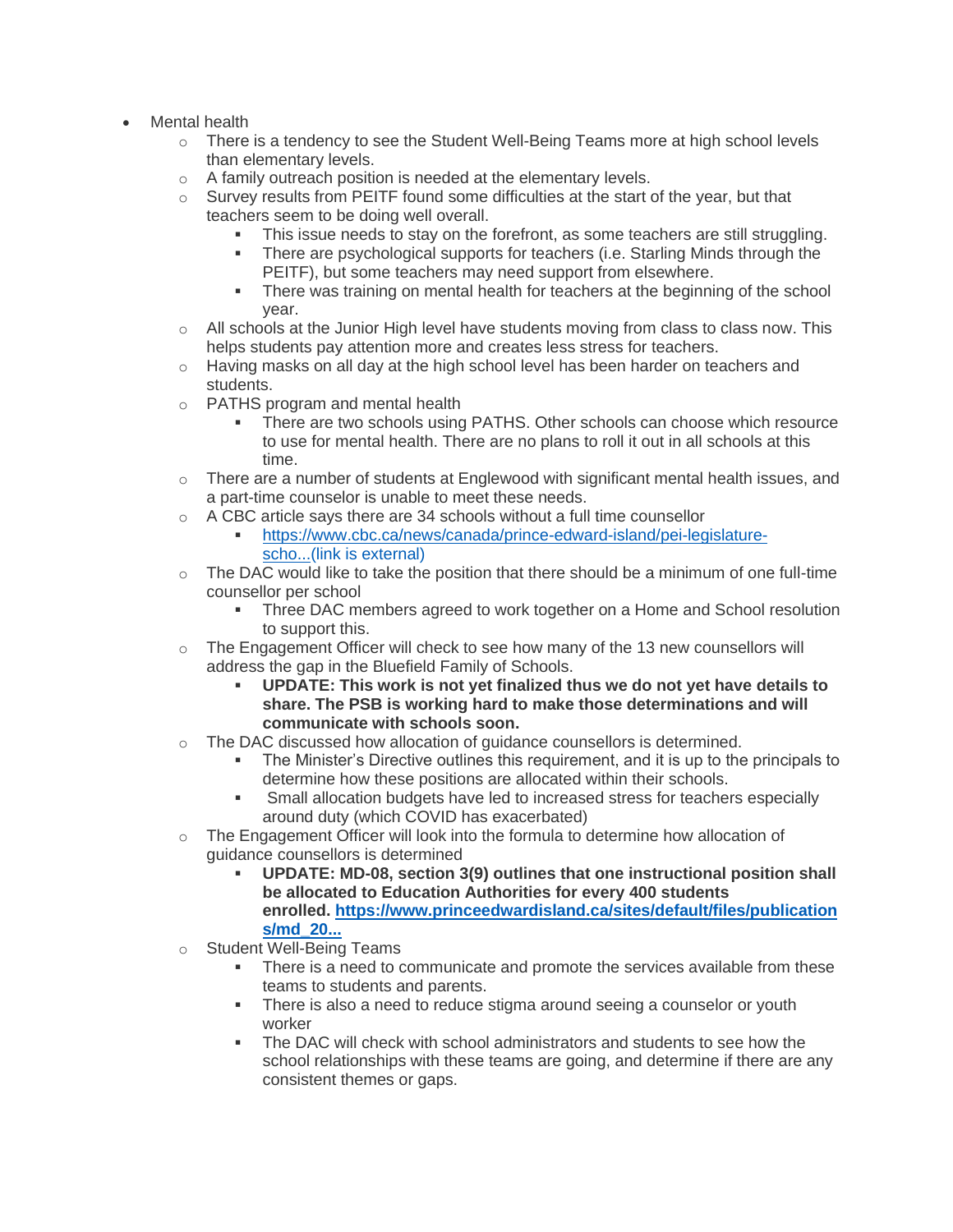- The Engagement Officer will see if the Student Well-Being Team for the Bluefield family of schools is available to speak at the next DAC meeting.
- Loss of learning
	- o The DAC would like to know how the government is supporting remote learning for the students that are isolating in Charlottetown due to the positive COVID case.
	- $\circ$  Parents want to see the contingency plans for what happens if there is a COVID case in a school, including how quickly remote learning is put in place.
		- They would also like to know whether individual school plans determine how testing and isolation proceeds in each school if there is a positive case, or if the Department of Education or PSB has a plan that determines how this will proceed in all schools.
	- $\circ$  The Engagement Officer will check with Charlottetown DAC on how remote learning is going.
	- o The DAC would like to take the position that if there is an increase in COVID cases on the Island that schools close as a last resort.

#### **September 24, 2020, WebEx Meeting**

**Guest: John Cummings, Executive Director, Department of Education and Lifelong Learning**

# Discussion and Outcomes

# Working Together

- The Engagement Officer will continue to develop the meeting agenda and organize DAC meetings, bring forward concerns raised by other DACs, and help elevate concerns to create a coordinated response.
- The DAC will use the chat feature to establish order of speaking in virtual meetings. The person wanting to speak next will add a question mark to the group chat, and the engagement officer will invite individuals to speak in that order.
- A member from the DAC will act as the meeting chair on a rotating basis.

### DAC Overview

Anne Rooban, Engagement Officer for the Department of Education and Lifelong Learning, gave an overview presentation on the role of the DACs.

- Mandate of the DACs is to help shape an education system that is focused on and meets the needs of learners. The role of DACs is:
	- $\circ$  to advise the Minister of Education on educational priorities for the District;
	- o to engage school communities in discussions;
	- o to foster collaboration among school councils, home and school associations and the community.
- Responsibilities of membership:
	- o Report concerns of your local Home and School to the DAC;
	- o Provide leadership in identifying priorities to focus on;
	- o Work collaboratively with members;
	- o Report back to your local Home and School the discussions and outcomes of DAC meetings.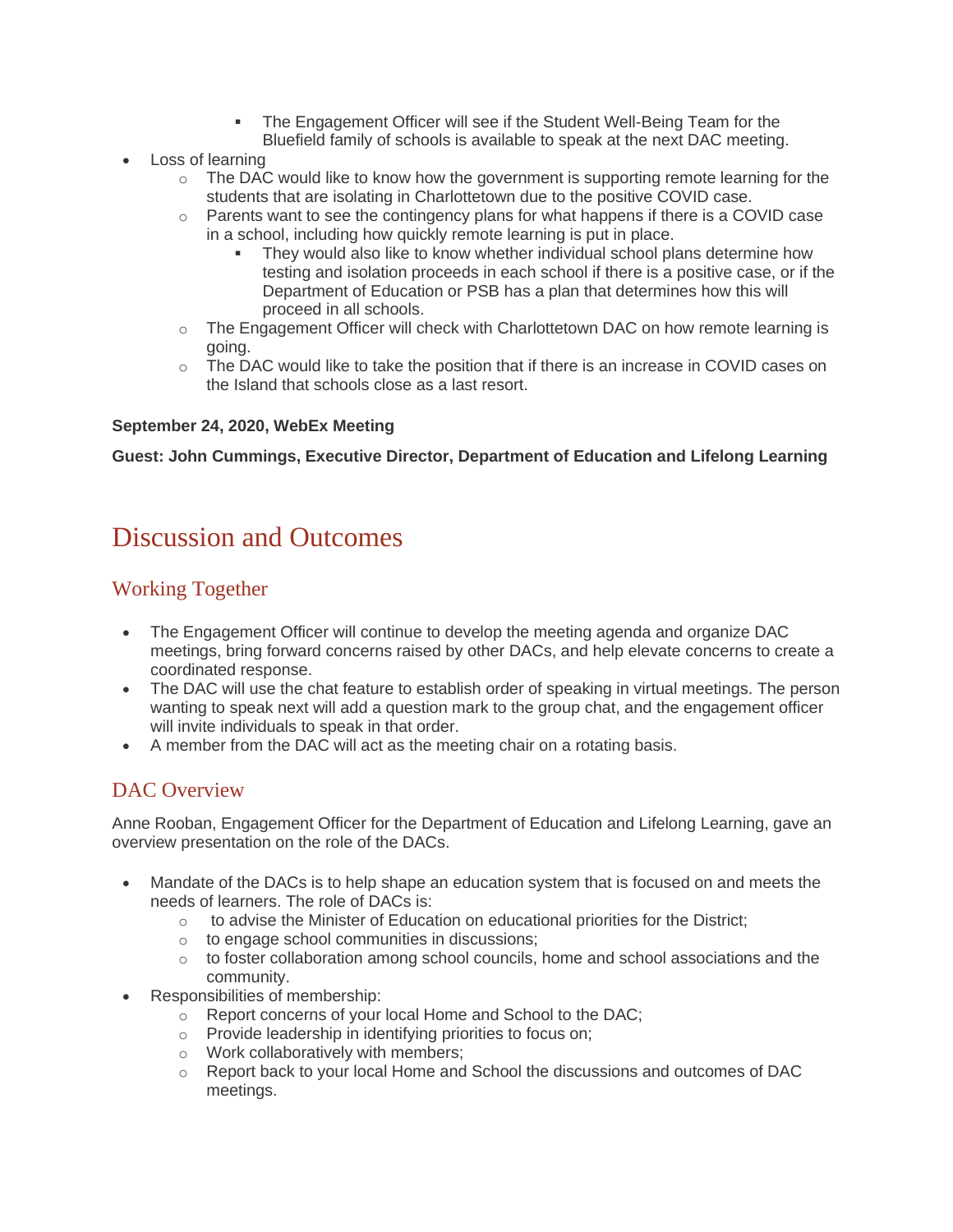- The Bluefield DAC webpage needs to be updated for the 2020/21 school year.
- The main DAC page needs to be updated to include the role of teachers on the DACs.
- The Department encourages DACs to focus on cross-school topics. Issues specific to schools can be noted in minutes, brought as a concern to the Department or PSB, and addressed outside of the DAC meeting.
- The DAC will carry on as it did in the past. There is potential for a school governance review at some point.
- DACs do make an impact on the school system, and movement on bigger issues has been seen in the past.

# School Operational Plans

- Transportation at the schools in the Bluefield DAC have improved
- **Communication** 
	- $\circ$  The wrong times for transportation are being provided to parents new to the portal system, and parents have to call the schools to get the correct information.
	- $\circ$  The school is unable to access the information in the online portal that parents are accessing.
- Safety issues for active transport
	- o People are driving too fast at crosswalks.
	- o Kids are having difficulty getting past the roundabouts in Cornwall.

These points were raised in the following discussion:

- Home and School meetings can be held in schools provided they take place after the regular school day and provided they can meet the guidelines.
- Directives in other jurisdictions have changed so that more than one symptom is required for individuals to be barred from attendance. Is this something PSB is looking into?
	- $\circ$  UPDATE: Yes, the PSB is in constant communication and collaboration with CPHO around the questions and pressure points identified by schools, parents and communities. As CPHO determines new or different direction, the PSB will communicate with schools.
- Parents would like more clarity and communication on the school contingency plans. They would like more information about the plan details.
- Parents would like to see more standardization in terms of the process required when they keep kids home due to illness. Clear expectations would help ensure everyone experiences the same process.
- Teachers now have modified curriculum and are using google classroom. If a student is missing extended time, student referral teams are putting plans in place for that student.

# PEI Assembly Submission

- The Bluefield DAC is developing a document to present to the PEI Assembly.
	- The three core issues of focus are:
		- o Loss of learning;
		- o Transportation;
		- o Mental health (for staff and students)